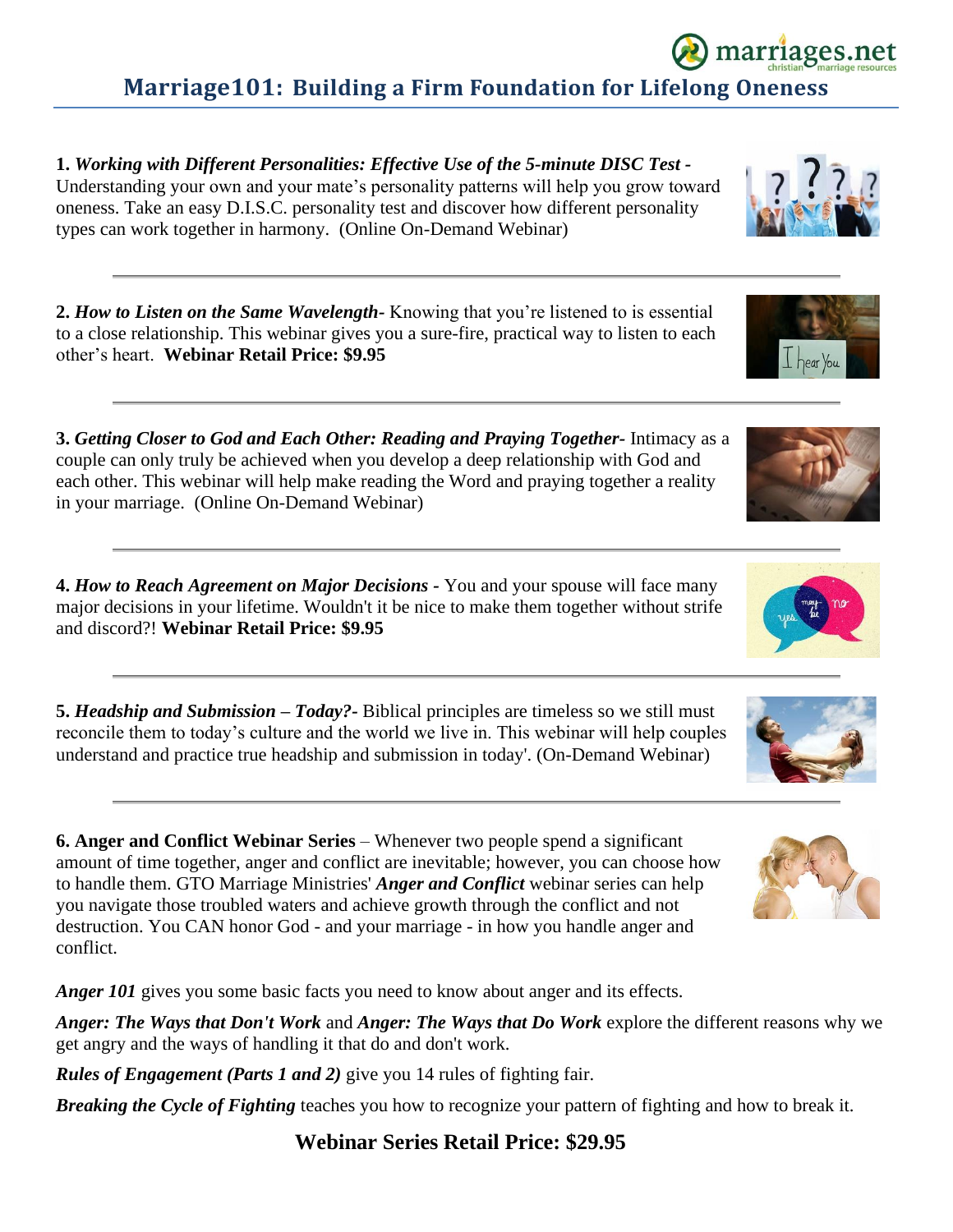## **7. How to Make your Love Life Sizzle!**

## Find out how in this 7 part Webinar series on marital intimacy.

Discover how to unlock a more romantic, vibrant and fulfilling love life and enjoy God's design for marital oneness to the fullest.



### **In this Webinar series you will:**

- 1. View recorded Webinars at your convenience on demand
- 2. Have fun and learn secrets of intimacy at the same time
- 3. Apply practical bonding tips in each Webinar
- 4. Keep romance alive and vibrant in your marriage

**Webinar Series Retail Price: \$29.95**

#### **Webinar Sessions:**

- 1. *Barriers & Bridges to Romance -* Discover the barriers to romance in your marriage (and learn how to build bridges over them!) so you and your spouse can develop a closer and more romantic relationship.
- 2. *Celebrating Sex -* Explore why God gave the gift of sex and how He intends us to celebrate our oneness in marriage. In God's design, the big "O" is oneness!
- 3. *From Good Sex to Great Sex* Study the art of making love and increase your fun by improving your skills.
- 4. *Sex Busters and Boosters -* Learn to recognize the "Sex Busters" in your relationship and replace them with "Sex Boosters" that will enhance your sexual intimacy.
- 5. *7 Secrets of Great Lovers -* All great lovers have some definite characteristics in common. Find out what they are - for they are the keys to unlocking a romantic, vibrant and fulfilling sex life.
- 6. *7 MORE Secrets of Great Lovers*  We were thinking of calling this session "From Great Sex to Glorious Sex," but frankly, that was just too much to live up to. So just consider this session a post-graduate course on sexual intimacy.
- 7. *Frequently Asked Questions* **–** This session covers 12 of the most often asked questions GTO has received about sex. Consider these the questions you never knew who to ask!

**G**rowing **T**oward **O**neness Marriage Ministries – [www.marriages.net](http://www.marriages.net/)